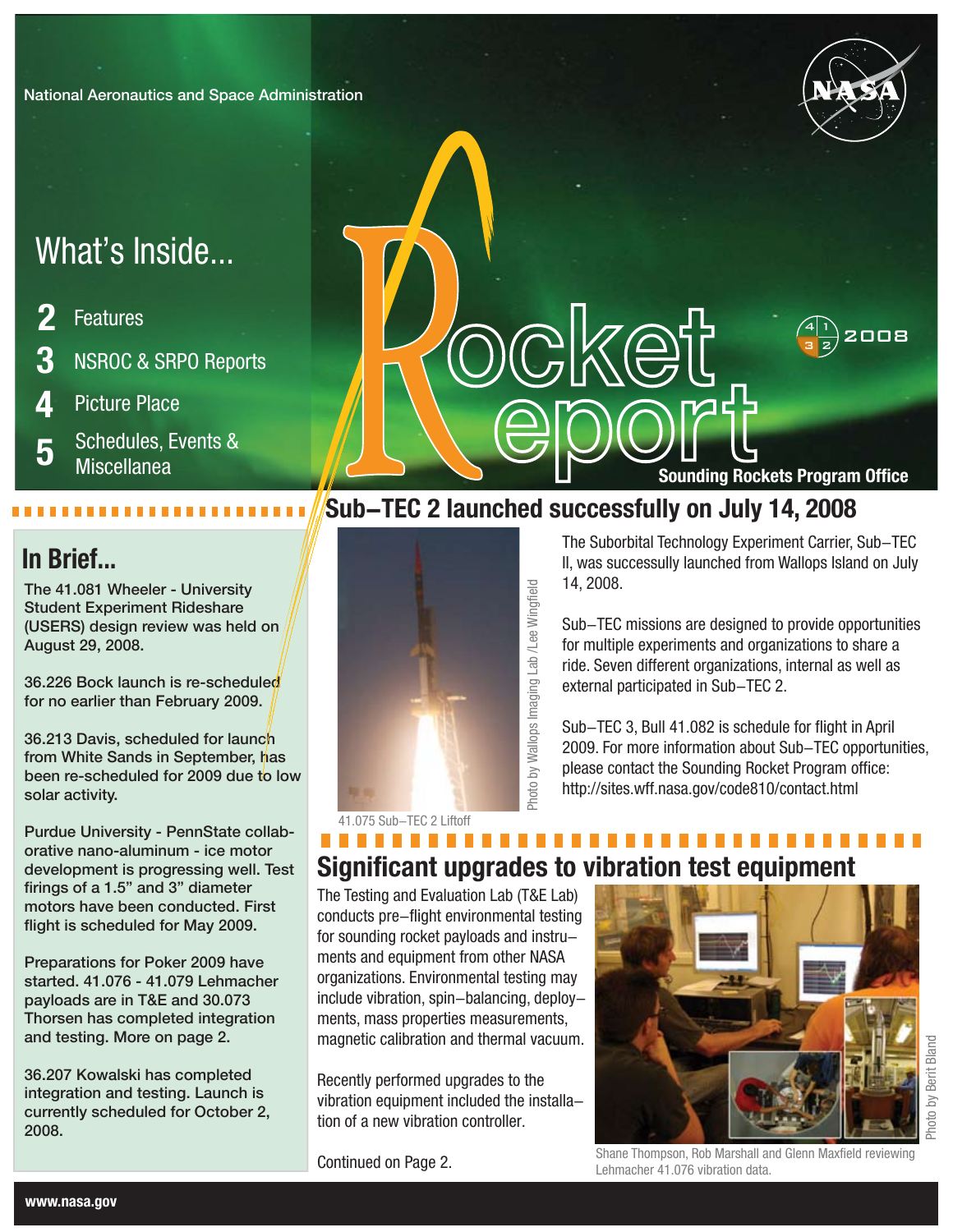

### Significant upgrades... continued

The new equipment features an upgraded CPU capable of faster processing at higher data rates enabling faster response to events.

A full complement of 15 sensors, placed on the fixture and at critical locations on the test item, can be used for a complex vibration control strategy involving vibration profiles where limiting is effectively employed at all channels.

Time Domain Recording, a new feature, enables enhanced post-flight analysis by allowing test data to be compared to flight data. This function records all channels continuously in the time domain.

Other features include data overlays of several tests for easy comparison and efficient data archiving. Future upgrades will incorporate force sensor interfacing for delicate instruments.

Contact Glenn Maxfield for more information. Email: maxfield\_glenn@nsroc.net Phone: (757) 824-1731



Rob Marshall and Dan Hudson, T&E Lab, preparing one of the LeMacher payloads for vibration.

## 41.076 - 41.079 Lehmacher 30.073 - Thorsen

Four Lehmacher payloads,  $41.076 - 41.079$  are in integration and testing in preparation for launch as part of the Poker Flat 2009 campaign. 41.076 and 41.077 carry Trimethyl Aluminum (TMA) only, while 41.078 and 41.079 include two instruments in addition to TMA; a fixed-bias Langmuir probe in the nosetip and the Combined Neutral and Electron sensor (CONE)



Glenn Maxfield and intern Nate Wroblewski with an instrumentd Lehmacher payload.

By addressing questions about the turbopause, the data gathered with these instruments will aid the modeling and understanding of the ionospherethermosphere system and the Sun-Earth interface. The turbopause a boundary in the Earth's neutral atmosphere where turbulent mixing competes with molecular diffusion.

The goal is to launch a salvo of four rockets at the onset of a wave breaking or instability event as diagnosed by the Poker Flat Research Range (PFRR) sodium lidar. The first rocket is a TMA payload (41.076), followed by two instrumented payloads with TMA (41.078, 41.079), and last a TMA payload (41.077). (Ref. Design Review Data package)

Two very tired but happy students returned to Alaska after an intense learning experience integrating and testing their payload at Wallops.

The Ionospheric Science and Inertial Sensing (ISIS) payload is built by students from University of Alaska Fairbanks (UAF). The mission is designed to measure the plasma and geomagnetic structures of the D-region ionosphere and ozone density at lower altitudes in a high latitude region. In addtion to a plasma probe, provided by UAF, students from Toyoma Prefectural University (TPU) in Japan are providing a radio receiver for plasma studies and students from Tokai University, also in Japan, are providing a magnetometer for geomagnetic structure studies and an ultraviolet absorption sensor for ozone density studies.

The ISIS project also includes opportunities for engineering students with four distinct objectives: attitude determination, generation of a temperature profile for the rocket skin, flight verification of a student developed telemetry system (compliant with IRIG106-05 standards), and development of a non-pyrotechnically deployable door.



UAF students preparing their payload for vibration testing in the T&E Lab at Wallops.

Devin Hahne and Jesse Frey (pictured above), both from University of Alaska Fairbanks (UAF), participated in every aspect of testing their student built payload prior to flight; including bend test, mass properties measurements, vibration testing and electrical checks.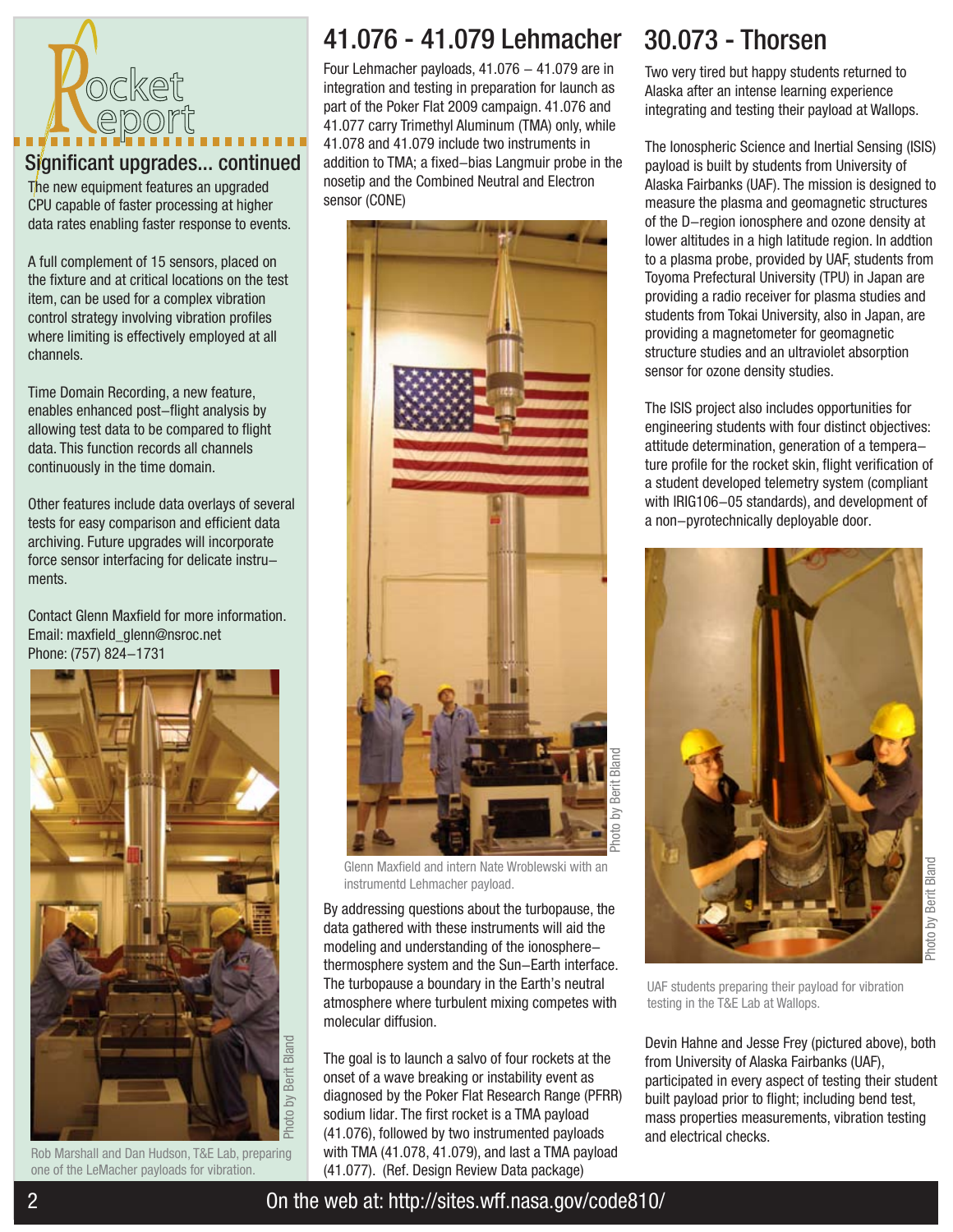Brian Hall is the new SRPO Technology Manager. Brian comes from the Range and Mission Managment Office and has also worked in the NSROC Mechanical Engineering section.

A new concept - Extended Duration Sounding Rocket  $-$  is under consideration. This new capability, initiated in support of the Astrophysics community, would enable flights of existing telescope payloads for longer durations.

12.067 the new Terrier-Improved Malemute is scheduled to fly in FY09. A Larsen falling sphere will fly fly on this mission of opportunity.

A Mission Initiation Conference (MIC) has been scheduled for RockOn II. The RockOn student flight missions are managed by the Colorado and Virginia Space Grant Consortia. The first mission, 30.074, was flown June 26, 2008.

Launchers at Poker Flat have been surveyed in preparation of the 2009 campaign. Additional preparations include re-installation of the wind weighting system and improvements to the communications infrastructure.

Upgrades to Testing and Evaluation lab equipment (vibration and mass properties) are nearing completion.

Support for the Max Launch Abort System (MLAS) test project has been provided through parts fabrication in the machine shop. Additionally, the electrical sections is wiring the firing electrical sections is withing the fifting<br>harness and TM decks one and two. Dana Crouch machining parts to attach the MLAS crew module to the composite shell.

John Farrell and Tom Shockley inspecting MLAS parachute tent fixtures.





## Interns at NSROC...

Another succesful intern session came to an end with final presentations conducted on August 7, 2008.

10 of NSROC's 12 summer interns from Virginia Tech, PennState University, University of Texas/Dallas, University of Virginia and Hollins gave presentations about their internship experience to Wallops employees. The interns had been part of the Mechanical and Electrical Engineering sections, Guidance, Navigation and Control, and the Testing and Evaluation Lab. Addtionally, one of the interns had been working in Business Management.

NSROC Reports

**NSROC Reports** 



Group photo with interns and NASA and NSROC mangement outside of the Range Control Center.

Experiences ranged from hands-on work in the Testing and Evaluation Lab to highly analytical tasks applying neural network theory to attitude control systems.



The program, now in its 9th year, accepts an average of 9 co-ops and 10 interns annually. Please contact Jan Jackson at (757) 824-6172 or jpdjack@msn.com for more information about the internship program.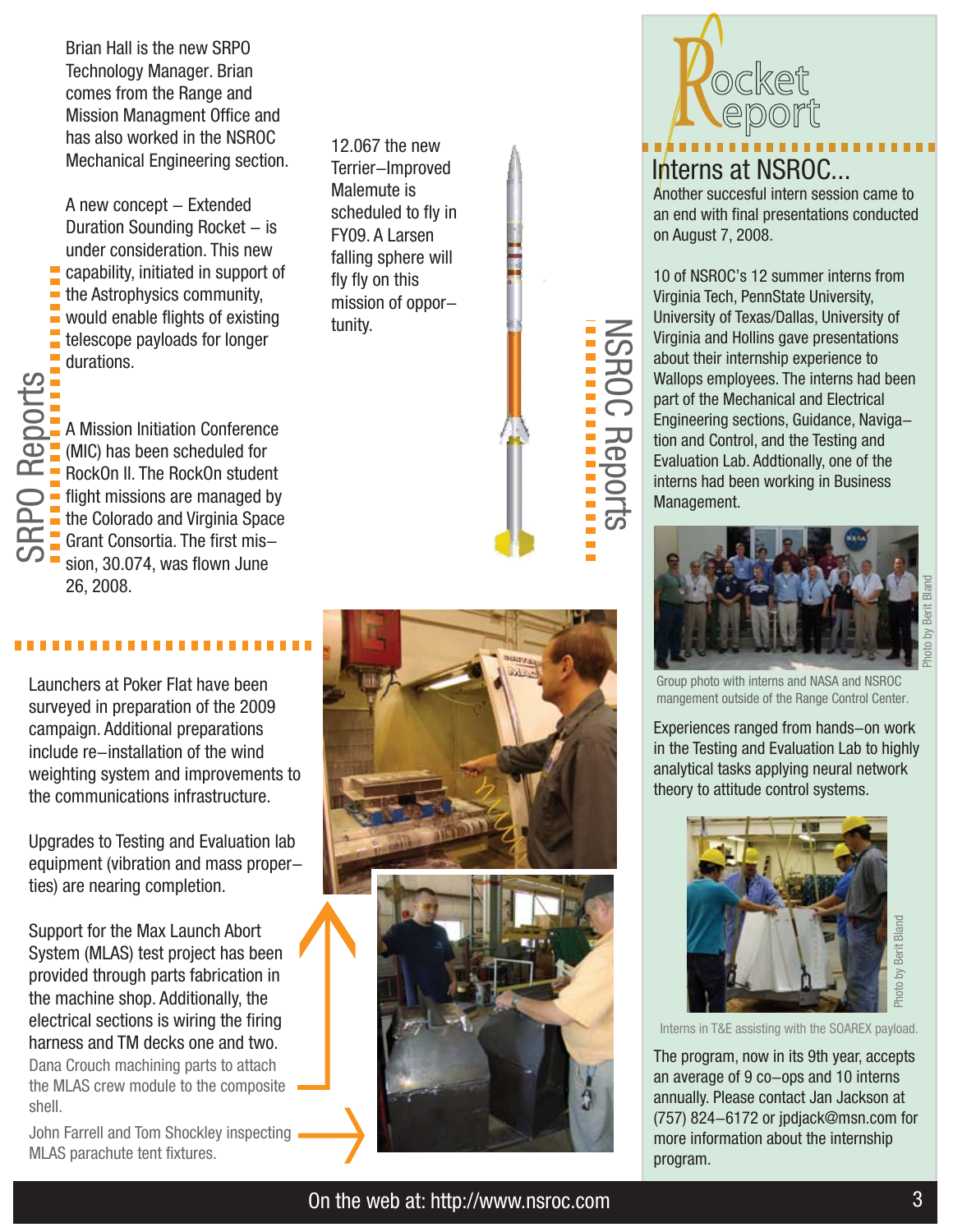

## Picture Place...

- **D** Bill Payne and Devin Hahne, UAF, preparing 30.073 for bend testing.
- **2** Nick Wroblewski and Glenn Maxfield discussing fins.
- Scott Hesh and Charlie Cathell with the Thorsen payload on the vibration table.
- **4** Lamar Durham, Clemson University with 41.076 Lehmacher.
- **6** Nick Cranor also with a Lehmacher payload.
- **6** Bernita Justis and Travis Murray testing Booms for Bounds.













4 On the web at: http://sites.wff.nasa.gov/code810/